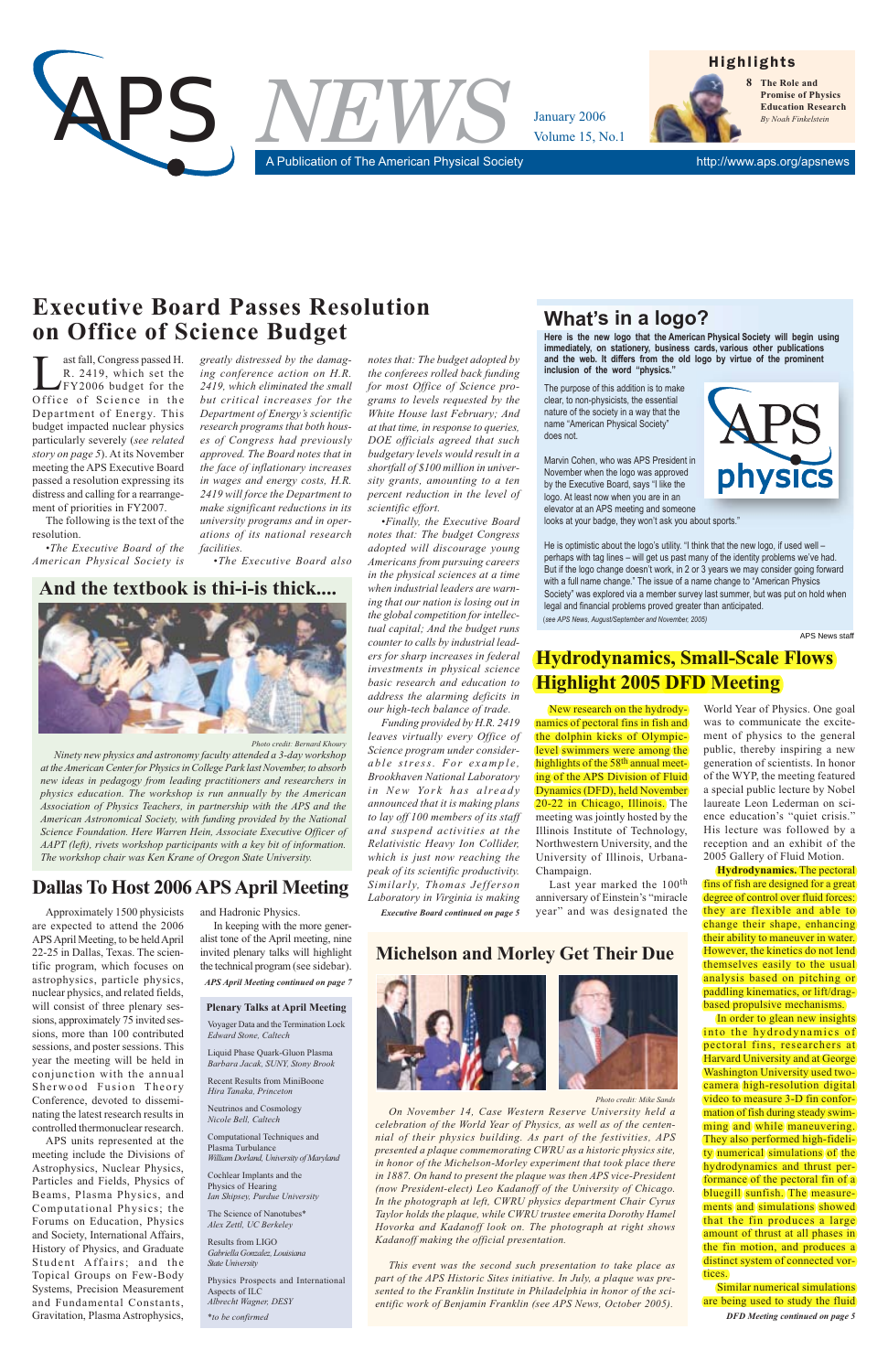# This Month in Physics History

#### *January 1938: Discovery of Superfluidity*

 $\overline{N}E\overline{WS}$   $^{Series II, Vol. 15, No.1}_{\substack{\text{January } 2006 \text{ January 2006}}}$ American Physical Society, One Physics Ellipse, College Park, MD 20740-3844, membership@aps.org.

**APS News** (ISSN: 1058-8132) is published 11X yearly, monthly, except the August/September issue, by the American Physical Society, One Physics Ellipse, College Park, MD 20740-3844, (301) 209-3200. It contains news of the Society and of its Divisions, Topical Groups, Sections and Forums; advance information on meetings of the Society; and reports to the Society by its committees and task forces, as well as opinions.

**Letters** to the editor are welcomed from the membership. Letters must be signed and should include an address and daytime telephone number. The APS reserves

the right to select and to edit for length or clarity. All correspondence regarding APS News should be directed to: Editor,

APS News, One Physics Ellipse, College Park, MD 20740- 3844, E-mail: letters@aps.org. **Subscriptions:**APS News is an on-membership publication delivered by Periodical Mail. Members residing abroad may

receive airfreight delivery for a fee of \$15. Nonmembers: Subscription rates are available at http://librarians.aps.org/ institutional.html.

**Subscription orders, renewals and address changes** should be addressed as follows: For APS Members–Membership For Nonmembers–Circulation and Fulfillment Division, American Institute of Physics, Suite 1NO1, 2 Huntington Quadrangle, Melville, NY 11747-4502. Allow at least 6 weeks advance notice. For address changes, please send both the old and new addresses, and, if possible, include a mailing label from a recent issue. Requests from subscribers for missing issues will be honored without charge only if received within 6 months of the issue's actual date of publication. Periodical Postage Paid at College Park, MD and at additional mailing offices. Postmaster: Send address changes to APS News, Membership Department, American Physical Society, One Physics Ellipse, College Park, MD 20740-3844.

Then helium-4 is chilled to below about 2.2 K, it starts to behave in some very weird ways. The fluid passes through narrow tubes with almost no friction, and even climbs up walls and overflows its container. Though there were early suggestions of odd behavior, it took 30 years after helium had been liquefied before its superfluidity was discovered.

#### **APS COUNCIL 2006 President**

John J. Hopfield\*, *Princeton University* **President-Elect** Leo P. Kadanoff\*, *University of Chicago* **Vice-President** Arthur Bienenstock\*, *Stanford University*

#### **Executive Officer**

Judy R. Franz\*, *University of Alabama, Huntsville*  (*on leave*)

#### **Treasurer**

Thomas McIlrath\*, *University of Maryland (emeritus)* **Editor-in-Chief**

Martin Blume\*, *Brookhaven National Laboratory* (*emeritus*)

#### **Past-President**

Marvin L. Cohen\*, *University of California, Berkeley* **General Councillors**

Christina Back, Janet Conrad, Wendell Hill, Evelyn Hu\*, Ann Orel, Arthur Ramirez, Richart Slusher, Laura Smoliar\*

#### **International Councillor**

Albrecht Wagner **Chair, Nominating Committee**

Thomas Rosenbaum

**Chair, Panel on Public Affairs**

Ernest Moniz

#### **Division, Forum and Section Councillors**

Charles Dermer (*Astrophysics*), Kate Kirby\* (*Atomic, Molecular & Optical Physics*) Robert Eisenberg (*Biological*), Charles S. Parmenter (*Chemical*), Moses H. Chan (*Condensed Matter Physics*), Richard M. Martin (Computational), Harry Swinney\* (*Fluid Dynamics*), Peter Zimmerman (*Forum on Education*), Roger Stuewer (*Forum on History of Physics*), Patricia Mooney\* (*Forum on Industrial and Applied Physics*), David Ernst (*Forum on International Physics*), Philip "Bo" Hammer\* (*Forum on*

*Physics and Society*), J. H. Eberly (*Laser Science*), Leonard Feldman (*Materials*), Akif Balantekin (*Nuclear*), John Jaros\* (*Particles & Fields*), TBD (*Physics of Beams*), James Drake\* (Plasma), Timothy Lodge (*Polymer Physics*), Gianfranco Vidali, *(New York Section)*, Paul Wolf *(Ohio Section)*

#### **ADVISORS**

**Representatives from Other Societies** Kenneth Heller, *AAPT*; Marc Brodsky, *AIP*

#### **International Advisors**

María Esther Ortiz, *Mexican Physical Society*, Walter Davidson, *Canadian Association of Physicists*

#### **Staff Representatives**

Alan Chodos, *Associate Executive Officer*; Amy Flatten *Director of International Affairs*; Ted Hodapp, *Director of Education and Outreach*; Michael Lubell, *Director, Public Affairs*; Stanley Brown, *Editorial Director;* Charles Muller, *Director, Journal Operations*; Michael Stephens, *Controller and Assistant Treasurer*

#### *Administrator for Governing Committees* Ken Cole

**\* Members of the APS Executive Board**

In 1908, Heike Kamerlingh Onnes first liquefied helium at the University of Leiden in the Netherlands. Soon there were several hints at the strange behavior of liquid helium. By 1924 Onnes had made precise measurements of liquid helium's density, and found that as the temperature lowers, the density goes through a sharp maximum at about 2.2 K. In 1927 Willem Keesom and Mieczyslaw Wolfke concluded that that liquid helium undergoes a phase transition at about 2.2 K. This temperature is called the lambda point because the graph of specific heat versus temperature resembles the Greek

letter lambda. The two phases are called helium I and helium II. Though these were interesting results, they were not so surprising that anyone paid much attention at the time. The truly remarkable result, that helium II is a superfluid, was first discovered in 1937 and published in January 1938, by Pyotr Kapitsa in Moscow, and independently by John F. Allen and Donald Misener at the University of Toronto.

Kapitsa, the son of a military engineer, was born in 1894 in Kronstadt, near Leningrad. He studied engineering at Petrograd Polytechnical Institute, graduated in 1918, and stayed on as a lecturer there for several years, during which time he carried out research on magnetic fields.

After losing his first wife and two young children to an influenza epidemic in 1921, Kapitsa moved to Cambridge to work with Ernest Rutherford at the Cavendish Laboratory. Kapitsa first worked on magnetic field research, developing ways to produce extremely strong magnetic fields. After several years he turned his attention to low temperature research, and in 1934 he developed a new method for liquefying large amounts of helium, which paved the way for continued experiments with the strange fluid.

#### **Editor . . . . . . . . . . . . . . . . . . . . . . . . . . . . . . . . . . . . . . . . . . . . . . . . . . . . . . . . . . . . . . . . . . . . . . . . .Alan Chodos Associate Editor . . . . . . . . . . . . . . . . . . . . . . . . . . . . . . . . . . . . . . . . . . . . . . . . . . . . . . . . . . . .Jennifer Ouellette Staff Writer . . . . . . . . . . . . . . . . . . . . . . . . . . . . . . . . . . . . . . . . . . . . . . . . . . . . . . . . . . . . . . . . . . .Ernie Tretkoff Special Publications Manager . . . . . . . . . . . . . . . . . . . . . . . . . . . . . . . . . . . . . . . . . . . . . . . . .Kerry G. Johnson Design and Production . . . . . . . . . . . . . . . . . . . . . . . . . . . . . . . . . . . . . . . . . . . . . . . . . . . . . . . . . . .Amera Jones Forefronts Editor . . . . . . . . . . . . . . . . . . . . . . . . . . . . . . . . . . . . . . . . . . . . . . . . . . . . . . . . . . . . . . . .Craig Davis Proofreader . . . . . . . . . . . . . . . . . . . . . . . . . . . . . . . . . . . . . . . . . . . . . . . . . . . . . . . . . . . . . . . . . . . . .Edward Lee**  Coden: ANWSEN ISSN: 1058-8132 APS

In 1934, Kapitsa traveled to Russia on a visit, expecting to return to Cambridge. For reasons that are not clear, he was detained and had his passport seized on Stalin's orders. When it became clear that Kapitsa could not return to Cambridge, Rutherford helped arrange for most of his apparatus from his lab at Cambridge to be sent to him, and Kapitsa set up a new research facility, the Institute of Physical Problems, in Moscow.

In 1937, while investigating the thermal conductivity of liquid helium, Kapitsa measured the flow as the fluid flows through a gap between two discs into a surrounding bath.

The results were striking: above the lambda point, there was little flow, but below the lambda temperature, the liquid flowed with such great ease that Kapitsa drew an analogy with superconductors, and wrote in his paper in *Nature* on January 8, 1938 "the helium below the lambda point enters a special state that might be called a 'superfluid'."

At the same time, Allen and Misener at the University of Toronto performed similar studies on liquid helium, using a slightly different setup. They measured the flow through a narrow glass tube, and also observed the extremely low viscosity. They noted that the flow was almost independent of pressure and that therefore "any known formula cannot, from our

data, give a value of viscosity which would have any meaning." Their paper appeared in *Nature* backto-back with Kapitsa's article.

It is now understood that helium II can be described as a two-fluid mixture–part a normal fluid, and part a superfluid, in which atoms have condensed into a single quantum state. This two fluid model explains Kapitsa's and Allen and Misener's results.

Kapitsa continued his research in low temperature physics for several years. During World War II he built an apparatus for producing large amounts of liquid oxygen for the soviet steel industry. In the 1940s he turned his attention to plasma physics and fusion. In 1946 he refused to work on the Soviet atomic bomb, and thus fell out of favor with Stalin. He lost his position at the Institute of Physical Problems, and was not reinstated until after Stalin's death.

Thirty years after his discovery of superfluidity, and long after he had moved on to other research topics, Kapitsa was awarded the Nobel Prize in Physics for his low temperature research. He shared the 1978 prize with Arno Penzias and Robert Wilson, who won for their discovery of the cosmic microwave background radiation.

Allen and Misener, though they made essentially the same discovery as Kapitsa, did not receive a Nobel Prize, and Kapitsa is generally the one credited with the discovery of superfluidity.

The work on liquid helium and the understanding of the weird properties of the superfluid state have been fundamental to the field of low temperature physics, which is still an exciting area of research today, as ever more exot-

ic low temperature states continue to be produced.

"Frequently, brains would win the day. You had to outthink your opponent, so it always reinforced to me as a kid that being smart was a positive, that it was a superpower in a way. And there are superheroes where their superpower is intelligence."

*–Jim Kakalios, University of Minnesota, on his book on the physics of superheroes, the Star Tribune, (Minneapolis) November 11, 2005* 

"The morale here is abysmal. People's lives have been wrenched apart by the political games that have been played. You can't hold people's careers by the heels out over the balcony without them feeling threatened and cheapened."

*–Brad Lee Holian, Los Alamos National Lab, on morale at LANL, San Francisco Chronicle, November 17, 2005*

"People ask, 'Why bacteria?' And the reason is very simple. It has to do with the fact that bacteria are the most fundamental organism. So if we want to understand the differences between animate and not-animate matter then ... we want to consider the bacteria, because they are the first organism, the first transition from nonliving to living cells."

*–Eshel Ben-Jacob, Tel Aviv University, on why he studies bacteria, The Post and Courier, Charleston, SC, November 28, 2005*

"There's a feeling that we could find a way to really use solar energy on a large scale within 10 to 15 years. The scientists are really jazzed up about this. It really does take a state-of-the-art science and apply it to a world problem that really matters. There's a lot of energy and idealism."

*–Paul Alivisatos, UC Berkeley, on applying nanotechnology to solar energy, San Mateo Times, November 28, 2005*

"If we don't fix things, we'll slide right into Third World status. But the problem is soluble. I'm a physicist, and physicists have to be optimistic, otherwise we'd never try to understand the nature of dark energy."

*–Leon Lederman, Fermilab, on the state of science education, Chicago Tribune, November 19,*

*2005*

"It's craziness. What's in this package actually makes the waste

problem worse unless you invest huge amounts in recycling this stuff. This would increase the amount of nuclear-weapons materials loose in the world, and that's the last thing we need right now."

*–Frank von Hippel, Princeton University, on a proposal for reprocessing nuclear fuel, The Tri-Valley Herald, November 21, 2005* 

"We want to understand how nature reaches these energies. The energies of the particles that we'll be observing with this detector are millions of times more powerful than we can produce with particle accelerators on Earth. In principle these particles will give us the possibility of testing physics that we can't test in our laboratories. What happened at the beginning of the universe is the same that you could try to probe by reaching higher and higher energies."

*–Angela Olinto, University of Chicago, on a new cosmic ray detector in Argentina, Chicago Tribune, November 9, 2005*

"What COBE told us, once and for all, was that the theory behind the big bang was right after all."

*–John C. Mather, NASA, the Baltimore Sun, November 11, 2005*

"That's got to be tough out in the heat and dirt. That or some sort of forensic job would be unpleasant. Trying to understand how somebody was killed. That's yucky stuff."

*–Thomas Sanford, Sandia National Labs, on fossil hunting in hot weather and forensic work, which he thinks would be some of the worst jobs in science, Albuquerque Tribune, November 17, 2005*

"In today's world, you will either be a nerd or end up working for a nerd."

*–Vernon Ehlers, US House of Representatives, on why we should teach kids to be nerds, the Grand Rapids Press, November 22, 2005*

"I'm betting that we just haven't yet gotten the full view of the story. Once we start getting these really high-quality data coming in, more and more of it, I'm really hoping that somebody steps way back and says 'Oh, we were just looking at it the wrong way,' and it'll turn out not to be a dark energy. It'll turn out to be some other way of just *Members in the Media contiued on page 7*



*A superfluid helium fountain*



*Pyotr Kapitsa*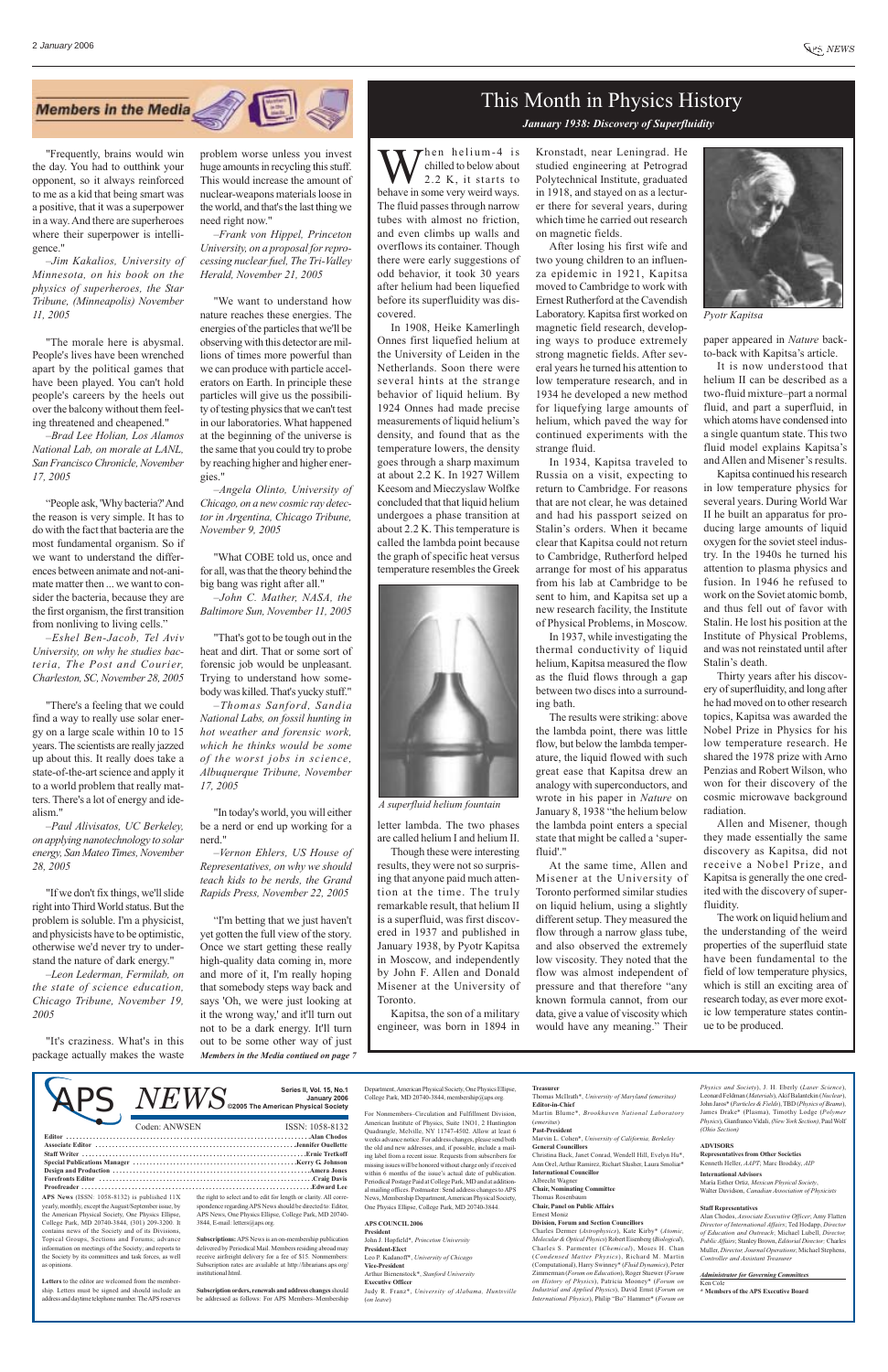*John Hopfield (Princeton University) assumed the APS presidency on January 1, 2006. In the following interview with APS News, he discusses his priorities for the Society during his presidential year.* 

**Q:** What do you see as some of the most important issues facing the physics community today, and how can the APS address some of these issues?

**A:** I think the most important things are the level of support for research in the United States, both at a federal level and in industrial labs, and the level of support for education in the physical sciences and math. Both of these have bit by bit become disaster areas. There's a recent National Academy of Sciences report on ensuring America's economic future in the global economy. The report outlines recommendations for improving education in science and math and increasing investment in research in the physical sciences, in order to ensure US competitiveness and innovation.

I think one of the most important things for the APS in the next year is working with other societies and groups to help be sure that appropriate legislation gets formed to meet some of the goals of that report. I think there's a real opportunity there, and I think to miss this opportunity will be to enlist in a slow progress to a disaster. APS has the Office of Public Affairs and the Physics Policy Committee. There are people in these who have enough visibility, enough status with respect to the government, and who aren't highly politically polarizing. I think this kind of representation puts the APS in a position to influence the right bureaucratic and legislative corners in Washington, to try to get legislation written. These issues must to be brought to the administration's attention. While the NAS authorship and the membership of the report committee give strong credibility to the report, the NAS is not in a position to push for its implementation.

**Q:** What do you plan to focus on during your term as APS president?

**A:** When I look at the APS, I see that it's in very good shape. There's been excellent continuity over the years. However, a year from now there's going to be a new Treasurer and a new Editorin-Chief. That's two of the triumvirate of three that really run the APS. The people who are leaving these positions have been very effective. As far as I'm concerned, this year for the APS has got to be one of successful transition wherein the people who are taking over those positions are brought into the loop. They must become participants early enough that they have a chance to learn from Tom McIlrath and Marty Blume. It has to be a smooth transition. 2007 will undoubtedly begin a new era, but the transition has to be adiabatic. That's probably the most important challenge for the next year. It takes precedence over any particular pet project I might otherwise have had.

**Q:**As science becomes increasingly interdisciplinary, how can APS be as inclusive as possible? You work in a biology department. Does that give you a different perspective on the interdisciplinary nature of the field?

**A:** I will be the first president of APS who has been so far outside the fields of physics that have traditionally been viewed as hardcore physics. I was in the Princeton Physics Department from 1964 until 1980, then went to Caltech in Chemistry and Biology, and came back to Princeton in Biology in 1996. I would contend that I have been doing physics the entire time. It's only that I went from the physics of condensed matter to the physics of biological matter and biological systems. Understanding the dynamical relationship between structure and properties, at an appropriate scale of resolution, is central to both. Physics is changing. Physics departments understand that they face the choice between keeping a broad definition of physics and keeping broad student interest, and having narrow definitions of physics and facing declining student interest and declining public interest and support. I think as a whole that physics is making the choice for breadth. If I look at physics majors leaving good departments, 30 years ago they largely went on in physics departments, but many of them now go to departments or jobs that are at the fringe of physics. That's splendid for physics as a whole, as long as we run meetings where these people continue to be involved. I think that keeping up the breadth of the meetings is the biggest issue there.

**Q:** How does physics education need to change to better prepare students and keep them interested in physics?

**A:**At most institutions, physics education has changed lamentably little since 1950. Look at freshman physics. The old course was an appropriate course for potential physics majors, and for some engineers. It emphasized Newton's laws and Maxwell's equations. But it contained little thermal physics, and minimal discussions of physics at the microscopic scale, of chemistry, of molecules. I think the emphasis has not remained very well balanced with respect to a changing clientele. With the interest there is now in biology, condensed matter physics, and physics as the basis for other technologies (e.g. nanotechnology), I think a reordering of content and courses of a physics education is very much needed at most institutions. **Q:** Science is a very international enterprise. Are there ways APS can better serve its international members and promote international collaboration and information exchange? **A:** Anything that takes place electronically is going ever faster. The rate of exchange of information is almost not a limiting factor any longer. At the same time, the fact that everybody relies on the web and e-mail for exchange of information cuts down on true

# **New APS President Highlights Research Funding, Upcoming Changes in APS Personnel**

personal contact.

The APS is, by origin, the American Physical Society. But for many it is The Physical Society. It's American in location, and in its lobbying activities, but not particularly in any other way or spirit. But because we don't have very much support for individuals to go to meetings, there have been few ways for the APS to promote international contact. There is a small but active Office of International Affairs with a variety of activities, and APS involvement in a conference on physics and sustainable development, held in South Africa, was but one of many activities of that office. Historically, using the physics community to build bridges between the US and countries with which our political contact is belligerent has been very stabilizing to the international scene, and the APS should be alert to such possibilities.

**Q :**The *Physical Review* Journals are one of the major things APS does. How do you view the journals as publishing continues to become increasingly electronic and the journals face more competition?

**A:** APS journals have been going electronic at a marvelous pace–we have been leaders in getting our information online. One of the phenomena associated with everything going electronic is that the importance of a journal as such drops when I am reading for science information. I seldom have a journal volume in my hands. The question of what things are bound together in a particular volume, between covers with a particular title, seldom enters my head when I am reading research. The individual article, not the journal, is fast becoming the unit of selection by a reader. However, the journal in which an article is published tends to become a surrogate for the quality of an article when evaluating the scientific contributions of someone outside of your own research area. For that reason, authors will continue to compete to have their articles published in quality journals. It's very important that the refereeing process, however it is done, results in articles that readers find important and of outstanding quality.

We have a marvelous record in that regard, but it's important that we keep it up in a rapidly changing publishing environment. I think it's going to be very important for the next Editor-in-Chief to be somebody who focuses on where information dissemination is going, and is not too heavily tied to our admittedly glorious past, or even present.

**Q:** What can we do in 2006, now that the World Year of Physics is over, to keep up the enthusiasm?

**A:** That's an interesting question–we ought to learn from the experience of the 2005 Year. 2005 became so much the World Year of Einstein that it lost some aspect of the World Year of Physics. I think as we try to keep physics in the newspapers, to keep physics in *New APS President continued on page 6*



*John J. Hopfield*

# **2nd Successful Joint DNP/JPS Meeting Held in Hawaii**

Scientists reported the latest results on experiments exploring the quark–gluon plasma at Brookhaven National Laboratory's Relativistic Heavy Ion Collider (RHIC) at the 2005 fall meeting of the APS Division of Nuclear Physics (DNP), held in conjunction with the Japanese Physical Society (JPS), September 18-22, on the island of Maui in Hawaii. Other technical highlights included research into unstable nuclei and supernova core collapse, homeland security screening applications, semiconductor failure analysis, and setting priorities for the future of nuclear physics.

It was second joint meeting between the DNP and the JPS, both of them organized in the hopes that such conferences would serve as a meeting ground to engender cooperation and the exchange of ideas among nuclear scientists from the US and Japan, as well as from other Pacific Rim countries. The first joint meeting, held in 2001, was a resounding success, with more than 800 participants in attendance. The 2005 meeting was even more successful, with more than 900 attendees, a third of them from Japan. Saturday, September 17th, featured a special "Physics Fun Day" at the Queen Ka'ahumanu Shopping Center as part of the year-long World Year of Physics celebration. There were hands-on science activities for adults and children of all ages, as well as a Physics Olympics targeting middle and high school students, and a resource table for physics teachers. In addition, Lawrence Krauss, a professor at Case Western Reserve University and author of the bestselling *The Physics of Star Trek*, gave a free public lecture at the Maui Arts and Cultural Center on "Einstein's Biggest Blunder: A Cosmic Mystery."

**Mind Your QGPs.** Last year, Brookhaven scientists made the surprising announcement that they had observed evidence of the strongly-coupled quark-gluon plasma (QGP) in nucleus-nucleus collisions at RHIC, although its exact nature isn't quite what physicists expected: it appears to be a quark-gluon liquid. Several scientists presented results from the most recent experiments seeking to characterize the bulk properties and dynamical evolution of this unique phase of matter, among them Duke University's Steffan Bass. RIKEN's Yasuyuki Akiba reviewed the latest measurements of heavy quarks (charm and beauty) at RHIC, which should shed even more light on the QGP's properties. **RIKEN Upgrades**. At the RIKEN facility in Japan, beams of unstable nuclei (called radioactive isotope, or RI, beams) have been used to uncover many new nuclear properties and insights into nuclear structure. RIKEN's Tohru Motobayashi summarized achievements to date and outlined plans for a new project, the RI Beam Factory (RIBF) at RIKEN, which is now under construction and expected to come online in 2006. RIBF will provide a much wider range of RI beams with higher intensities than the present facility.

**Collapsing Supernovae**. The RI beams at the RIKEN facility have also been used to study nuclear burning processes involving unstable nuclei, which appear to play a critical role in the explosion mechanism of core-collapse supernovae–and hence in the nucleosynthesis of all the heavy elements in the cosmos. Kohsuke Sumiyoshi of Japan's National Astronomical Observatory has found that the nuclear reactions of neutron-rich nuclei play crucial roles in some nucleosynthesis processes.

Gail McLaughlin of North Carolina State University followed Sumiyoshi. While astrophysicists have understood the mechanism for producing the heaviest elements for half a century, "the astrophysical site remains a mystery," she said. Possibilities include the neutrino-driven wind of Type II supernovae and the outflow from accretion disks surrounding black holes. Such disks tend to form when neutron stars merge, or when rapidly rotating massive stars collapse. Both scenarios result in a significant flux of neutrinos, which can then impact the neutron-to-proton ratio and thus the process of nucleosynthesis. **Helping Secure the Homeland.** Scientists at Lawrence Livermore National Laboratory are developing a new system to reduce the likelihood of false negative and false positive detections of fissile material in ship cargo. *DNP Meeting continued on page 5*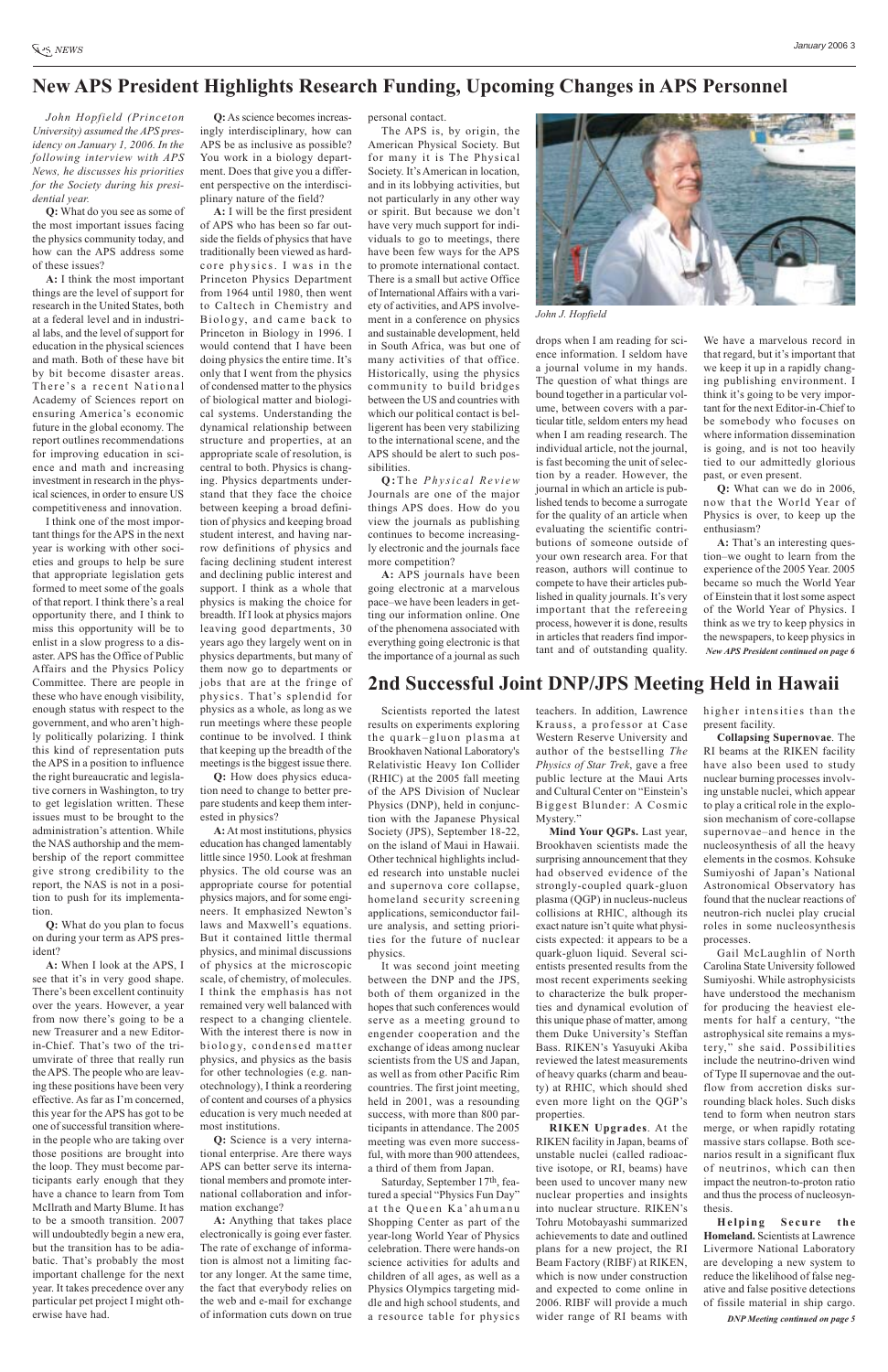# Letters

Re: Intelligent Design: The New Creationism Threatens All of Science and Society, by Marshall Berman, *APS News* Back Page, October, 2005:

I do not believe that "The ID movement poses a threat to all science and perhaps secular democracy itself." Berman's radical and narrow-minded rhetoric adds nothing of value to the discussion of "Evolution" and adds to the confusion about what the discussion should be about. The best measured and reasonable perspective I have found on this has been given by Freeman J. Dyson in *Infinite in All Directions* (Harper & Row, New York (1985)). Dyson states, "In the noman's land between science and theology, there are five specific points at which faith and reason may appear to clash. The five points are the origin of life, the human experience of free will, the prohibition of teleological explanations in science, the argument from design as an explanatory principle, and the question of

# Wiewpoint...

Marshall Berman warns of the dangers of the "Intelligent Design" movement (*APS News*, October), but one common reaction of scientists–to ban all discussion of Intelligent Design from science classes–is misplaced. Far better to meet the challenge head on. A brief description of the Intelligent Design concept should be given, noting that it rests entirely on claims that there are gaps in the description of life given by Darwinian evolution. In effect, it is only a critique of Darwinism; it offers no evidence for its validity beyond the assertion that evolutionary theory has not yet answered every question concerning the complexity of life. It is only fair, then, that any discussion of Intelligent Design should also include a critique of it. First, the many ways in which the supposed inadequacies of Darwinism have been exaggerated should be noted. Second, note the many questions Intelligent Design cannot even pretend to answer: why do many organisms possess vestigial organs that no longer provide useful function; e.g., the human appendix? What kind of Intelligent Design is it that

I sincerely believe that it would be beneficial to society to get the "Intelligent Design" Back Page in the October *APS News* published in mainstream newspapers and media.

#### ultimate aims." I fail to see how any serious scientist can disagree with this assessment.

The World Year of Physics<br>(WYP) in 2005 meant a year<br>of outreach for the APS and<br>its officers I traveled around the of outreach for the APS and its officers. I traveled around the world, showed the Einstein poster in every talk I gave, and urged those I met with the same line: "This is the World Year of Physics; take a physicist to lunch." I lauded our field every chance I got, and even snagged a few free lunches in the process.

It does not help for leaders in the fields of science to just brand the ID advocates as fools, in the "dark ages", and a "threat." There are obviously missing links in the "Theory of Evolution." I believe with Dyson that the argument from design has merit as a philosophical principle. One argument centers on the accidental nature of evolution. Accidental mutations followed by natural selection are sometimes claimed to explain everything. I believe it was Eugene Wigner who said, "Where in the Schroedinger equation do you put the joy of being alive?" Evolution fails to explain the role of mind and consciousness in human affairs, among other things.

The arguments of "Creation Science" may be overstated; so is Berman's case. Can we hear a more rational discussion? **Fletcher Gabbard**

*McKee, KY*

#### **There Is No Joy in Physics**



Third, and most importantly, Intelligent Design lacks the fundamental epistemology of any scientific theory: it is neither verifiable nor falsifiable by any experimental observations. It makes no predictions as to what should be observed in circumstances not yet studied, and thus no observational result can either strengthen or weaken the evidence for or against Intelligent Design. It therefore lacks this most fundamental attribute of a scientific theory.

An hour or two spent discussing Intelligent Design in this way would provide students with a much better idea as to why scientists do not accept it as a legitimate scientific competitor to Darwinian evolution than does simply refusing to discuss the subject.

#### **David C. Williams**

*Albuquerque, NM*

#### **Start Spreadin' the News**

#### **Teach Intelligent Design as an Example of Non-Science**

#### By Marvin L. Cohen

(WYP) in 2005 meant a year

Even before the WYP kicked into high gear, I was already deep into "physics outreach mode." In October 2004, Alexander (Sandy) Fetter from Stanford University contacted me. Sandy said he knew the development officer working with Pamela Rosenberg, the executive director of the San Francisco Opera (SFO), who wanted [former APS president] Helen Quinn and me to learn about the SFO's future production of a newly commissioned opera, *Doctor Atomic*. The SFO hoped to get some type of endorsement of the opera from the APS.

We attended a workshop during which an excerpt of the opera was performed on October 30. This is when I first heard the opening lines: *Matter can neither be created nor destroyed, but only altered*

*in form Energy can be neither created nor destroyed, but only altered*

*in form.* When the performance of the excerpt ended, my hand flew up immediately. I stated that 2005 had been designated the WYP celebrating the 100th anniversary of Einstein's year of great discoveries, including his equation, *E=mc2*. I emphasized that this equation

shows that matter can be changed into energy. More importantly, considering the opera's theme, that's how you make an atomic bomb.

You destroy a little bit of matter and turn it into a huge amount of energy.

The opening lines of the opera are from the 1945 "Smyth Report," which goes on to make exactly the same point about  $E=mc^2$ , but in the opera, the quote was incomplete. I naively assumed that composer John Adams and director/librettist Peter Sellars would change the offending lines. It's one of the characteristics of being a professor: you assume people are listening to you, and that they will react appropriately when corrected.

At the next APS Executive Board meeting, I raised the question of acknowledging *Dr. Atomic* in some way. Since the APS endorses conferences but not works of art, we decided to pass the following resolution: "The American Physical Society recognizes the importance of the Manhattan Project in our history and endorses the creative role of the arts in helping the public to understand it." Some Board members expressed worries about what message the opera would convey about physicists and their ethics. I was worried about energy and matter and the possibility of other technical mistakes I hadn't seen yet. I was not comforted by the advertisements for the opera promising that it would be based on historical documents.

Unfortunately, no changes were made. I finally got the libretto in its entirety, reviewed government documents that had been used to create the opera, and met with SFO officers. Except for the opening, the libretto was technically acceptable. I had the audacity to suggest adding a line to the opening to make everything technically acceptable. I received a copy of the score with my line in it, but at one of the final rehearsals it was decided that the line didn't make it musically. I missed my only chance to be part of an opera. They went ahead with the old version and inserted a quote from me in the opera program stating "the problem."

Just prior to the opening, I participated in a panel on the University of California, Berkeley campus with Adams, Sellars, and our Dean of Physical Sciences, Mark Richards. There was an overflowing crowd in a large lecture hall. Even the opera itself seemed insignificant when I played the first part of a tape of a talk Oppenheimer gave in Philadelphia on November 16, 1945, four months after Trinity. This tape was recently discovered in the archives of the American Philosophical Society. Oppenheimer gives a chilling account of what happened in Hiroshima and Nagasaki, and he goes on to give his view of what the future will bring. It drove home the point that the making of the bomb is a milestone in history.

The tape also allowed me to make the point that scientists were willing to join the Manhattan Project because they thought that the German scientists might get there first. Some were refugees who escaped from Europe and wanted to drop the bomb on Hitler. However after Trinity and the German surrender, scientists were divided about the question of whether to drop the bomb on Japan. This debate goes on today after 60 years.

I saw the opera twice. I liked it. I particularly liked the music, although I wish there had been another act focusing on the Oppenheimer security clearance affair. This would have made the opera more about Oppenheimer than about the bomb. It would have been the modern Faust theme that Pamela Rosenberg wanted when she commissioned the opera. Adams had rejected the Faust connection early on. Above all, I was greatly impressed by the public interest created by the opera not only in Oppenheimer and the bomb, but in physicists and the ethical questions we sometimes face. Regarding my own involvement, I didn't like the position in which I found myself, *vis a vis* the libretto. I was reminded of the famous story of the Austrian emperor telling Mozart that his opera had too many notes, and Mozart's retort that, on the contrary, it had "just the right number of notes." I never thought I'd be on the other side. I always identified with Mozart.

*Marvin Cohen is APS past president.*

#### *Dr. Atomic* **Offers Lessons on the Pros and Cons of Public Outreach**



*Marvin Cohen*

Intelligent Design is not the draconian threat envisioned by back page author Marshall Berman [*APS News*, October 2005]. Nearly everything about this controversy has been blown way out of proportion. The central problem is that extremely polarized factions have made it the centerpiece of the fight between atheism and religious fundamentalism. There has been no opportunity for voices of moderation to be heard above the screaming.

Instead of the extremists on either end, there are two significant scientists who are party to the intelligent design controversy, and thoughtful people would do much better to pay attention to them:

One is Michael Behe from Lehigh University, who wrote a book "Darwin's Black Box" in which he made specific and limited criticisms of Darwinian evolution. For over a decade, Behe has resisted the role of "champion" that the Creationists would like to thrust upon him; he has made NO statement supporting creationism, but steadfastly insisted that Darwin's theory is missing something.

The other is Kenneth Miller of Brown University, author of "Finding Darwin's God," and also author of a leading high school biology text. Miller carefully distinguishes between science on one hand and philosophy on the other, and judges that Intelligent Design Theory falls in the realm of philosophy. Somewhat similar to Behe, Miller has resisted the blandishments of the scientific materialists who would make him their hero. He doesn't dislike philosophy or theology, but he insists that the borderline with science should be

#### **Too Much Screaming, Not Enough Debate on Evolution**

acknowledged and respected. If you think back a few centuries,

there really was a time when phlogiston was taken as scientific fact; and when the concept was later overthrown, it did not cause the collapse of all Newtonian Mechanics–only a correction; and then science moved forward again. When someone today points out that Darwinism can't account for everything, but that person cannot provide a complete alternative explanation, you would think that people would start looking for a correction. Unfortunately, the extreme polarization surrounding the argument has made that nearly impossible, and people are presumed to take sides. The prevailing scientific establishment brands as a "religious nut" anyone who doesn't totally accept the scientific materialist's viewpoint that neo-Darwinian evolution can explain everything about life.

If the screamers would kindly get off the stage, a coherent (and ultimately useful) debate could begin. Two cornerstones of that debate would be to notice the incompleteness of Darwin's theory, and to distinguish between the domain of science and the domain of philosophy. These are the two strongest points made by Behe and Miller. I think that if such a debate were pursued, evolution would win, but it would be sobered by the insights of intelligent design theory, and we would all end up knowing more about life processes.

Marshall Berman's headline begins "Intelligent Design: The New Creationism...", but the colon is really an equal sign. When he first conflates intelligent design with

*Too Much Screaming continued on page 7*

The deceptions and lies of the Discovery Institute must be revealed to the general public!

#### **Brad Barker**

*Port St Lucie, FL*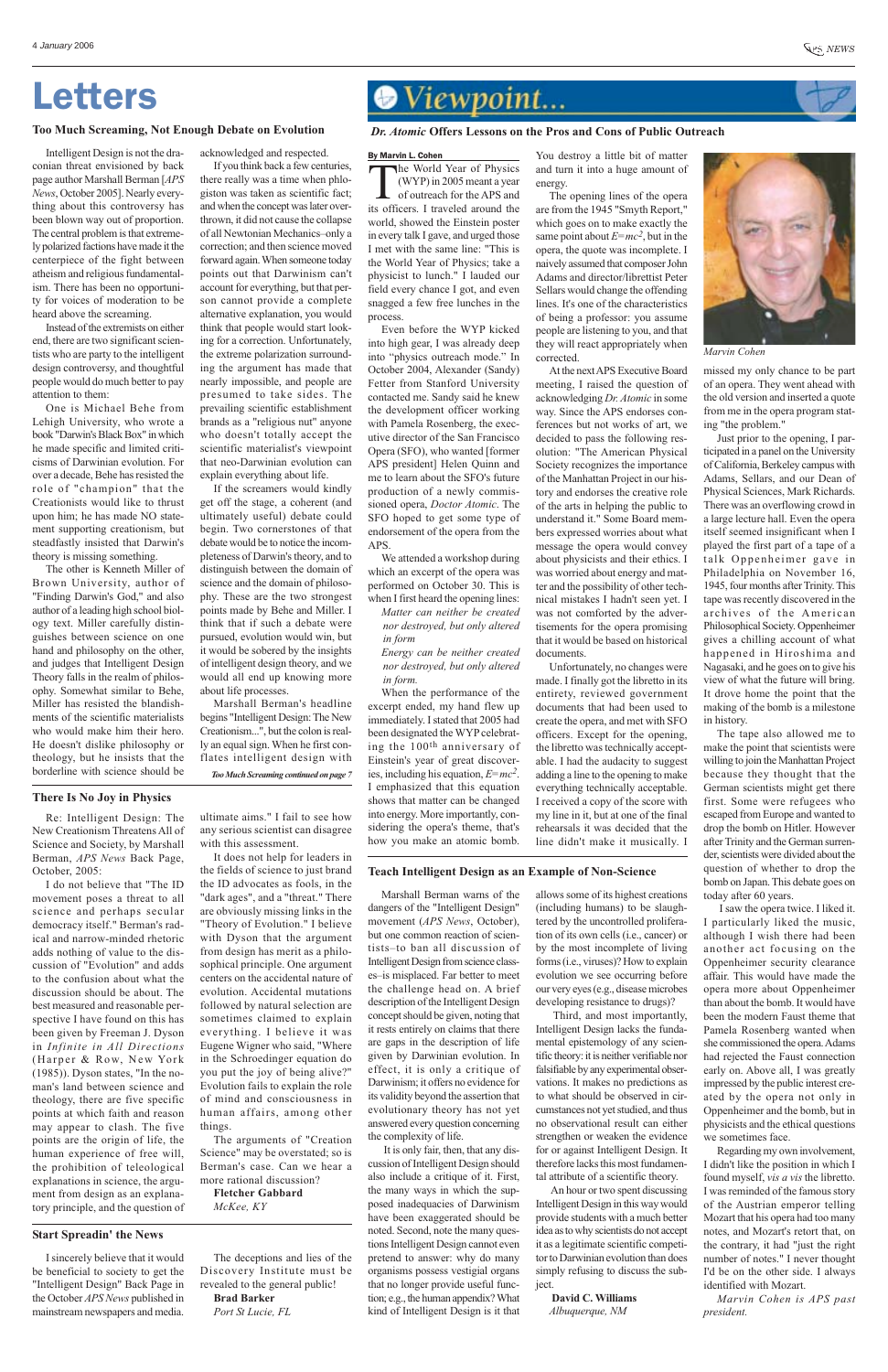# **SESAPS Holds Annual Fall Meeting**

The Southeastern Section of the APS (SESAPS) held its annual fall meeting November 10-12, 2005. The conference was hosted by the University of Florida, Gainsville, with a technical program that ran the gamut of cutting-edge topics in physics: particle physics, dark matter and dark energy, physics history, nanophysics, Bose-Einstein condensates and atomic/molecular optics. Among the invited lectures in particle physics were reports on the current status of particle searches at Stanford University's B factories, with the aim of gaining a better understanding of CP violation. Other talks focused on recent results from the CDF and D0 experiments at Fermilab, as well as progress on the Large Hadron Collider. In the area of astrophysics, invited speakers discussed ongoing experiments to explore the cosmic microwave background radiation, as well as the search for gravitational waves–specifically, plans for the upcoming LISA mission. As for optics, attendees were treated to the latest research involving slow-light nonlinear optics with cold atoms, as well as the use of novel light traps to study ultracold atoms. The World Year of Physics figured prominently in the physics history session. Speakers recapped Einstein's years in Switzerland, Max Planck's early contributions to the theory of special relativity, and Sir Arthur Eddington's historic 1919 expeditions that resulted in the verification of general relativity. Friday evening's banquet speaker was Louis Bloomfield, a professor of physics at the University of Virginia, and the author of *How Things Work: The Physics of Everyday Life.*

Before the Senate passed the FY 2006 Energy and Water Development Appropriations Bill in November, senators discussed the negative impacts that a reduction in funding for the Department of Energy's (DOE) Nuclear Physics program will have on two key facilities. As it now stands, the Relativistic Heavy Ion Collider (RHIC) at Brookhaven National Laboratory and the Thomas Jefferson National Accelerator Facility will have to reduce operating times, and, at least at RHIC, reduce staffing.

When the Bush Administration sent its FY 2006 budget request to Congress, it sought an 8.4% reduction in the Nuclear Physics program budget, from \$404.8 million to \$370.7 million. The Administration acknowledged this cut would result in a 29% reduction in run time at the Jefferson Accelerator Facility and a 61% reduction in run time at RHIC.

Going into the conference to settle on the final version of the FY2006 bill, it appeared that the Administration's suggested cut in the Nuclear Physics program budget would be rejected. The House's initial version of the bill had recommended FY 2006 funding a bit higher than what was then the current level. The Senate bill came in even higher, at almost \$420 million. A DOE senior official called the outlook "very encouraging" at a meeting of the DOE/NSF Nuclear Science Advisory Committee in early September.

Despite this promising outlook, the final appropriations bill funded the Nuclear Physics program at the level

## **Senators Express Concern Over Layoffs and Run Times at RHIC and Jefferson Lab**

requested by the Administration, cutting the budget by 8.4% to \$370.7 million.

Laboratory officials are still grappling with the projected impacts of the reduced budget. RHIC's next scheduled run has been delayed until late in FY2006. It will be combined with the run for 2007 to afford the longest possible time for experimentation.

Brookhaven's current hiring freeze will be extended, and officials estimate there could be as many as 100 scientific and support position layoffs between now and next October 1.

There is language in the FY 2006 Energy and Water Development Appropriations bill allowing DOE to reprogram, or shift, money from one program to anoth-

APS President-elect John Bahcall died in August (see *APS News*, October 2005), and at its meeting in November, Council passed a resolution in his memory. The text of the resolution follows. dynamics of the dolphin kick in competitive swimming: a stroke that is performed underwater after starts and turns, involving an undulatory motion of the body. A second team of GWU researchers–working in conjunction with scientists at IBM's T.J. Watson Research Center–conducted highly detailed laser body scans of elite competitive swimmers, and recreated the kinematics of the dolphin kicks from videos of Olympic-level athletes. This work provided the scientists with the first glimpse of the fluid and vortex dynamics associated with the stroke.

*The Council of the American Physical Society notes with great sadness the death of John Bahcall of the Institute for Advanced Study. He was elected APS Vice President in 2003 with the expectation that he would become President in 2006, but in early 2005 he recognized that he would be unable to continue to serve. He was a leader in many areas of astrophysics: providing models for the sun and the neutrino flux from it, for the structure of galaxies, and for quasars and the intergalactic medium. In addition he played a leadership role in promoting significant astrophysical projects such as the Hubble Space Telescope. Among his many awards are the Wolf Prize, the National Medal of Science, and the APS Hans Bethe Prize. The Council expresses its deep appreciation for his participation in the work of the Society and conveys its sincere sympathy to his family and to his many close friends and admirers worldwide.*

### **Council Passes Memorial Resolution for John Bahcall**

er, as confirmed in a discussion that took place on the Senate floor. Senator Hillary Rodham Clinton (D-NY) led the November 14 discussion, highlighting the severe impacts of the reduced funding levels. She was joined by Senator John Warner (R-VA), who expressed concern about the reduced funding level, stating, "At the Jefferson Lab we need to invest in the 12GeV upgrade necessary to sustain the pace of scientific discovery, not cut programs." Senator Charles Schumer (D-NY) and Senator George Allen (R-VA) expressed similar concerns.

*Courtesy of FYI, the American Institute of Physics Bulletin of Science Policy News (http://aip.org/fyi).*

*plans to lay off 40 members of its staff and reduce operations by 25 percent.*

*It is also very likely that DOE's Office of Science will have to consider reducing operations at all four of the Department's X-Ray synchrotron light sources–which are fully subscribed by industrial and university researchers in many scientific fields, including medicine–and will have to defer plans for upgrading Brookhaven's National Synchrotron Light Source, a facility that will soon become non-competitive with new European X-Ray laboratories nearing completion.*

*In the opinion of the APS*

*Executive Board, H.R. 2419 sets our nation on a course that, if sustained, will soon place us at a competitive disadvantage in science, technology, innovation and global trade. The Board is especially concerned that Congress set the nation on this course at the same time it increased earmarks for Members' special projects by more than 60 percent from FY 2005 to \$130 million. The Board calls on Congress to assess the damage H.R. 2419 will do to our science programs and the development of our hightech workforce. The Board urges Congress to rearrange its priorities next year before the damage becomes irreparable.*

# DFD MEETING CONTINUED FROM PAGE 1 **The Mandelbrot Set**

*Photo credit: Darlene Logan*

*Benoît Mandelbrot (left) of IBM and Yale joined other APS Fellows at a reception at the Princeton Club in New York City on November 30. The members of his set included Norton Lang of IBM (center) and Brian Schwartz of the City University of New York (right). In the background is Donald Monroe. In addition to enjoying refreshments and the festive ambience of the Princeton Club, which was decked out for the holiday season, the assembled group of about 80 Fellows heard from APS President-elect (now President) John Hopfield of Princeton, Editor-in-Chief Martin Blume, Treasurer Thomas McIlrath, Director of Education Ted Hodapp, Director of International Affairs Amy Flatten, and Director of Public Affairs Michael Lubell.*

**Cover Your Mouth.** Diseases ranging from the common cold to

more lethal conditions like SARS are spread by cough-generated infectious aerosols, so understanding the range and behavior of such flows could help mitigate future outbreaks. To that end, researchers at the University of Colorado at Boulder used particle image velocimetry (PIV) to measure the velocity field of a human cough. They found that cough flow exhibits slow growth–maximum speeds ranged from 1.5 m/s to 28.8 m/s–indicating that a cough may penetrate farther into a room than a steady jet of similar volume. **Small-Scale Flows.** As computers, electronic devices, microfluidic labs-on-a-chip, and **The Fluid Mechanics of Fire.** Howard Baum of the National Institute of Standards and Technologies illustrated his latest simulation work on fire dynamics in enclosures with the latest results from the NIST investigation of the collapse of the World Trade Center towers, as part of a broader discussion on the fluid mechanics of fires. His talk also covered the role of fire plumes in the transport of heat and mass. Specifically, the plume provides the feedback mechanisms that determine the strength of a fire, and also acts as a pump, mixing the fuel and oxidizer.

#### **EXECUTIVE BOARD CONTINUED FROM PAGE 1**

other key technologies become smaller and smaller, scientists are seeking better understanding of the behavior of gaseous flows at the micro- and nano-size scales, where the traditional Navier-Stokes descriptions break down. MIT's Nicolas Hadjiconstantinou suggests that gaseous hydrodynamics at these scales can be described by the Boltzmann equation. He described some basic results from an asymptotic analysis of that equation, which he has used to resolve a number of open questions in this area, including second-order slip, and a means of reconciling experimental measurements of slipping flows with theory.

#### DNP MEETING CONTINUED FROM PAGE 3

Approximately 6 million cargo containers arrive at US seaports annually, carrying up to 30 tons of nonhomogenous cargo on each one, according to LLNL's Jennifer Church. It is extremely difficult to detect highly enriched uranium and other nuclear material concealed within such containers using existing monitors, partly because of extreme attenuation of low energy gamma rays in the cargo. The new

technique uses a neutron beam to induce fission, combining it with a wall of plastic scintillators to detect delayed high energy gamma rays after beta decay of the fission products.

Meanwhile, in Japan, researchers have used the detection system of near-horizontal cosmic-ray muon radiography equipment–originally developed for probing volcanic mountains–to probe the inner structure of a blast furnace. They measured the thickness of the brickwork to glean critical information to predict the lifetime of the furnace. Future work will focus on extending the muon radiography method to detect selected elements of concealed nuclear materials using a compact accelerator system.

**Neutrons' Failing Grades.** Neutron-induced failures in semiconductor devices are of increasing

concern to the industry. Neutron interactions in semiconductor devices produce ionized recoils or reaction products, thereby depositing charge and causing various common failures, according to S.A. Wender of the Los Alamos Neutron Science Center (LANSCE). Predicting the failure rate depends on knowing the neutron flux in the environment of a particular device, as well as how various devices respond to neutrons.

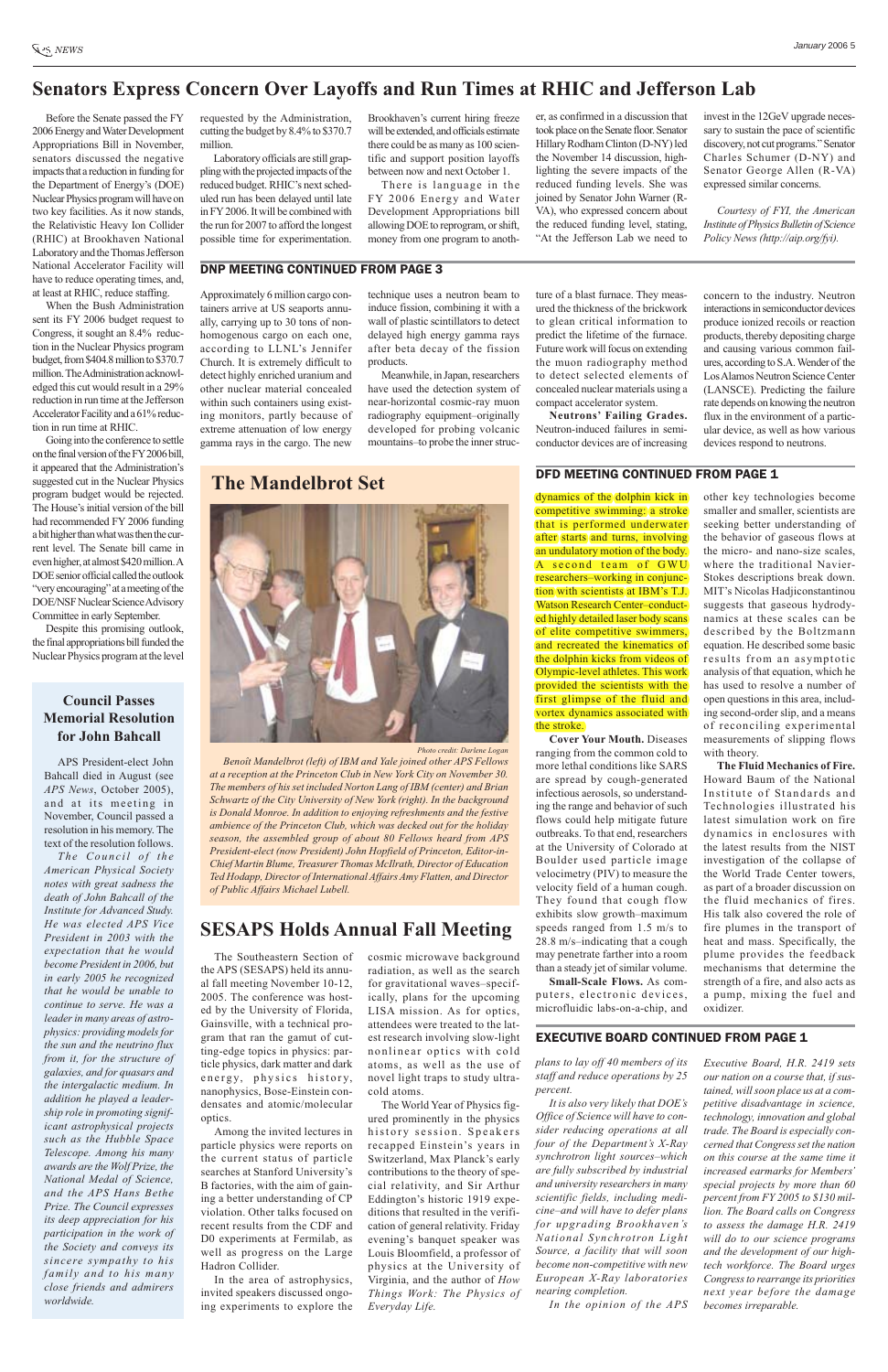



#### **A Ridiculously Short History of Time**

#### By Eric Oehler

**The Big Bang.** This great primordial explosion supposedly brought everything in the universe into being, although why exactly it did this remains slightly ambiguous. There was belief that the universe was created as a front for the Mafia, although the scientists who

developed this theory have mysteriously disappeared.

**The "Not-Quite-So-Big-asthe-Big" Bang.** Shortly after the Big Bang, at approximately  $10^{-57}$ seconds, some constituents of the early universe became disgruntled with the way things were going and decided to hold their own uni-

# **Pay Attention or I'll Collapse Your Wavefunction**



A new book by *APS News* Associate Editor Jennifer Ouellette has turned the "This Month in Physics History" column into a fun and accessible collection of essays for a general audience. Ouellette's book, *Black Bodies and Quantum Cats*, was released on December 27, published by Penguin Books. The book began from the history columns written by Ouellette for *APS News*, but the essays in the book have been significantly expanded and written to appeal to a wider readership. Each chapter in *Black Bodies and Quantum Cats* deals with a single theme in science history, from Leonardo da Vinci to string theory. Among the supporting cast of scientifically interesting objects are roller coasters, IBM's chess playing computer, Reddi-whip and Velcro.

The short, self-contained essays explain physics through references to movies, television, literature, and art. Each chapter

*Photo credit: Ernie Tretkoff*

*Jennifer Ouellette reads to a stuffed quantum cat.*

shows the quirky personalities and amusing stories behind the science. For instance, Eilmer of Malmesbury, a medieval monk who jumped off a roof with a crude pair of wings in 1010, appears in the chapter on flight. A building in Zimbabwe designed to mimic the temperature regulation found in termite mounds illustrates the principle of biomimicry. A chapter on the discovery of the top quark compares the subatomic zoo to the huge and eccentric Greek family in the hit movie *My Big Fat Greek Wedding*. *Black Bodies and Quantum Cats* will appeal to anyone who wants to learn more about how some of the most amazing discoveries in science came about. Even physicists should enjoy it. Ouellette, a big fan of the TV show Buffy the Vampire Slayer, has also just completed a book on the *Physics of the Buffyverse*, which will be published in January 2007.

#### **ISSUE: FISCALYEAR 2006 BUDGET**

Congress has completed making appropriations for most key science agencies: NSF, NIST, NASA, and the DOE Office of Science. Action on DOD and NIH is expected to be completed before the end of the calendar year. The results as of press time are summarized below. Note that there is a potential for an additional across the board rescission of 2-3% for all Federal agencies in order to pay for hurricane relief.

•The National Science Foundation received a modest 3.3 percent increase for its Fiscal Year (FY06) budget, for a total budget of \$5.65 billion. However, the majority of the increase included the transfer of the costly polar icebreaker ships from the Coast Guard.

•The DOE Office of Science suffered a major and unexpected setback during last minute negotiations in the House-Senate Conference. The overall budget increased 1% to \$3.63 billion, but virtually all of the increase went to earmarks. Excluding the \$130 million in special member projects, the Office of Science budget declined by half a percent, reversing the increases both houses had approved individually. The cuts are expected to fall hardest on university grantees and two nuclear physics laboratories, RHIC and Jefferson Lab. Brookhaven is considering mothballing RHIC for the coming year and laying off 100 or more employees. Jefferson Lab is planning to cut its running time by at least 25 percent, and reducing its staff by as many as 40 people. The light sources and neutron scattering facilities could experience a 10% decrease in staffing levels, 14% in operating hours, and 17% in the number of users.

•NIST received a 5.3% increase over its FY05 budget.

•NASA Science received a slight increase of 0.4% over its FY05 budget.

The Administration has moved a step closer to making final its presidential budget request for FY07 which it will release on February 6, 2006. The President's Office of Management and Budget (OMB) has completed reviewing budget requests it received from the departments and agencies last summer and has passed back to the agencies the White House decisions. Given the extremely tight fiscal climate and political imperatives for reducing both mandatory and discretionary spending, science research funding is expected to be under great pressure.

\*\*\*

#### **ISSUE: COMPETITIVENESS**

In October, the National Academies released a report entitled, "Rising Above the Gathering Storm: Energizing and Employing America for a Brighter Economic Future," which had been requested by Senators Lamar Alexander (R-TN) and Jeff Bingaman (D-NM) of the Senate Committee on Energy and Natural Resources last summer. Norman Augustine, retired chairman and CEO of Lockheed Martin Corporation, chaired the august committee that produced the report, which urges policy makers to act rapidly to ensure that the United States is not overtaken in the 21st century battle in global competitiveness. The report makes four principle recommendations:

•Increase America's talent pool by vastly improving K-12 science and mathematics education.

•Sustain and strengthen the nation's commitment to long-term basic research.

•Ensure that the United States is the premier place in the world for innovation.

•Develop, recruit, and retain top students, scientists, and engineers from both the United States and abroad.

While the report is one of a dozen recently released reports addressing US competitiveness, it is receiving a great deal of attention from Congress and the Administration because of the prominence of the committee, the timing of the release, and the compelling presentations they've made. The committee included such notables as Craig Barrett, chairman of the board of Intel Corporation; Robert Gates, president of Texas A&M and former Director of the Central Intelligence Agency; Charles Holliday, chairman of the board of Dupont; Lee Raymond, chairman of the board and CEO of Exxon-Mobil; and Roy Vagelos, retired chairman of the board and CEO of Merck. The committee also included university presidents; current and former directors of national laboratories; and three Noble Prize winners. To view the report, go to http://www.nap.edu/catalog/11463.html.

#### **Log on to the APS Web site**

(http://www.aps.org/public\_affairs) for more information.

*Washington Dispatch*

*A bimonthly update from the APS Office of Public Affairs*

the elementary schools, to keep physics in the public view, and to keep the public interested in supporting us, we've got to do something to make physics more accessible. We have to show that it is not something that only somebody with the genius of Einstein can do well. We need to publicize the breadth over which physicists find significant problems. We have to do something that emphasizes that physics is behind the vast bulk of the technologies that make the world what it is today. We have to emphasize that understanding physics better and more deeply is very important to maintaining the United States position in a technological world, and that an increased popular understanding of physics is important to making political decisions about technology.

**Q:** How did you become interested in physics?

**A:** My mother was a physicist and my father was a physicist. I thought that was perfectly ordinary. Interestingly, I didn't learn much about physics from them. What I got, particularly from my father, was the attitude that you ought to be able to look at the world and understand how it works. If something was broken you should be able to fix it. You ought to be able to make measurements, and take it apart into components, and eventually under-

#### NEW APS PRESIDENT CONTINUED FROM PAGE 3

stand how 'it works'. (I of course tried this myself when I was young, abetted by my mother and with results which were later repairable by one parent or the other). It didn't matter to my father whether it was the voltage regulator of the car generator or the spectrum of a molecule, the general view about what a physicist ought to be able to do was a universal to him. To me that attitude became the essence of a physicist. It's not the specific system you are working on, but the attitude you bring, that defines a physicist. You can do good physics whether you're studying quarks or the water drops coming from a faucet. The attitude about what kinds of questions should be asked, and what is meant by an answer--that's what characterizes physics to me. Nothing is a priori out of bounds. There are many significant questions outside of the bounds of physics, but when you run across one, you know it because you are unable to find the kind of answers that are satisfactory to you. For instance, I remember talking with Feynman at one point about consciousness. He had given considerable thought to it over the years, and decided that because he couldn't conceive of how to do objective experiments of relevance to the central issues of consciousness, it lay outside of physics.

*Zero Gravity continued on page 7* **The Great Boson Diet.** With bosons scrambling about desperately trying to lose weight, the universe was a very turbulent place. The big problem was figuring out just how to go about losing mass and just how many calories bosons could burn without endangering their health. Many tried crash diets, but only ended up gaining it all back. Several gave up entirely and went on to curse Oprah Winfrey forever as "fat particles." The final blow came when random particles adhered into the first snack foods. While very primitive, these proto-Twinkies, quasi-DingDongs and meta-Fritos made the Great Boson Diet an abject failure. Electromagnetism and the weak force eventually divorced. The forces still remain friends, however, and can occasionally be seen flirting in Switzerland and Illinois. **The Universe Moves On.** Things proceeded in a somewhat normal manner for a while. There were no more turbulent particle relationships, outside of the normal fission and fusion. Stars were born and died, great nebulae spread out into the cosmos, planets formed,

verse. The result was the "Not-Quite-so-Big-as-the-Big" Bang. The outcome was disappointing. The new bang accomplished very little, and the two-party system of physics failed miserably since a joint decision between the two could never be reached. This bipartisan idea was basically abandoned throughout the universe and eventually faded from science. Remnants can still be seen in American politics.

**That Period When Everything Was Still REALLY Hot.** During this phase, things were immensely hot, vaguely resembling New Jersey in summertime. Tempers were short and crime rates soared. Free quarks began roaming in gangs of two and three, and consequently matter formed.

**The Great Galactic Air Conditioning.** The universe finally decided that it was time to install air conditioning. Things cooled slowly at first, as the universe was trying to save money on its electric bills. Things cooled faster later, when the universe got fed up with the heat and cranked the air conditioning up all the way.

**Bosons Acquire Mass.** As the universe slowly cooled, intermediate vector bosons decided that it was nicer to stay in a comfortable air conditioned universe than to go out outside and exercise. Bosons became the "lazy bum" particles, then the "fat slob" particles, and finally the "weak" particles. Because of their lack of exercise bosons began to gain mass, unlike their energetic spouses the photons. Electromagnetic particles everywhere gave ultimatums: "Either you bosons lose some weight and quit being such pathetic lazy bums, or electromagnetism and the weak force will file for divorce!" This mad scramble to lose mass was just the beginning of: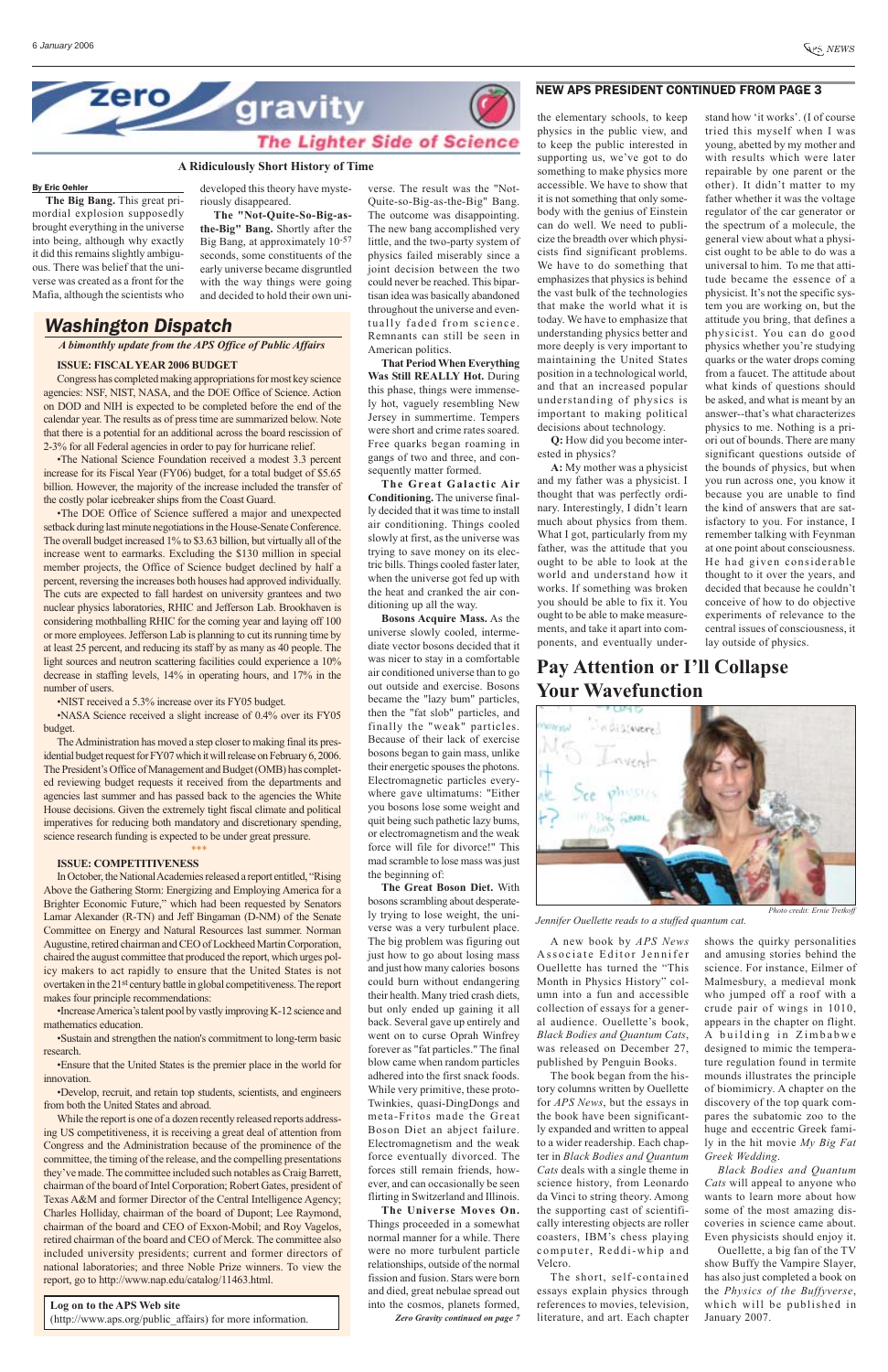

#### **Now Appearing in RMP Recently Posted Reviews and Colloquia**

**You will find the following in the online edition of**  *Reviews of Modern Physics* **at http://rmp.aps.org**

**Doping a Mott insulator: Physics of high-temperature superconductivity** 

*Patrick A. Lee, Naoto Nagaosa and Xiao-Gang Wen* One of the paths on the odyssey to a theory of high-temperature superconductivity is the "resonating valence bond" idea proposed by Anderson. This review discusses relevant experimental phenomenology and follows the mathematical developments of the idea, progressing from the mean-field theory of the t-J model and leading to strongcoupling gauge theories.

#### **JOB FAIRS AT APS MARCH AND APRIL MEETINGS**

For more information, please contact Alix Brice at (301) 209-3187 or abrice@aip.org.

#### APS APRIL MEETING CONTINUED FROM ON PAGE 1

#### **MARCH 2006**

APS March Meeting Job Fair March 13 – 15, 2006 Baltimore, MD **APRIL 2006** APS April Meeting Job Fair April 23 – 24, 2006 Dallas, TX

Don't miss the opportunity to connect with employers and job seekers from all areas of physics and physical sciences. This is the perfect opportunity to reach high-level candidates who will bring skill, dedication, and energy to your organization.

#### **Recruiters**

- Showcase your company with a Recruitment Booth
- Advertise open positions
- Interview qualified job candidates
- Search resumes specific to the meeting
- **Job Candidates**
- Network with technical staff and human resource recruiters
- Post resumes and search jobs
- Interview for positions

Numerous special events are also planned for the April meeting, including a High School Teacher's Day on Friday, April 21. Educators in the Dallas vicinity will participate in hands-on workshops to learn about new and innovative activities for the classroom, and hear talks by researchers on select topics in cutting-edge physics.

creationism, and then devotes most of his article to bashing creationism, Berman is not contributing to a helpful debate. In doing so, he strongly resembles physicist Lawrence Krauss, who has written frequently for the *NY Times,*  repeatedly slurring intelligent design through "guilt by association" with creationism. As long as the scientific establishment engages in such tactics, a finite fraction of the American people will be completely turned off to science. It isn't necessary.

Creationism is gradually fading away on its own, and doesn't need to be bludgeoned by the science community. The unhappy fact that the creationists would like to hijack Intelligent Design Theory for their own purposes clutters up the issue, but does not automatically disqualify any scientist who questions Darwin. If a clear distinction between science and philosophy is upheld, as Miller counsels, science has nothing to fear–Intelligent

#### TOO MUCH SCREAMING CONTINUED FROM PAGE 4

Design is emphatically not a threat to all of science and society.

The reason that evolution is taught in biology classes is that it's the best theory we've got–just as in physics, Classical Mechanics was "the best theory we've got" in the 1920s. There is plenty of time, in college or grad school, to look into the ragged edges of Darwin's theory. Corrections and improvements to Darwinian evolution will appear through diligent scientific inquiry. Suppressing such inquiry out of a misplaced fear of "religious nuts" only slows down the progress of science.

Meanwhile, one perverse benefit of the entire controversy is that high school students will pay better attention because they'll want to know what the fight is all about, and hence they'll learn more biology along the way. Perhaps we could use something like that in physics.

**Thomas P. Sheahen** *Deer Park , MD*

#### George W. Handy

Global competition has placed a premium on growth in science and technology. This is particularly true in Central and Eastern Europe (CEE), where the 10 leading countries\* are growing at an average rate of 5.8% of GDP as opposed to a 1.8% rate for the 15 West European countries, called the EU 15. These 10 CEE countries have a tradition of intellectual achievement, and a recognition that sustained economic growth requires improved capacity rather that simply relying on cheap labor. High technology growth has become a priority for these 10 CEE countries, and a basis for their increasing economic cooperation across the Euro-Atlantic community–and globally.

Central and Eastern European countries are particularly aware of American excellence in high technology growth. Anumber of current initiatives have been organized with an emphasis on sharing American success in innovation, commercialization and in attracting private investment. This is leading to increased CEE joint ventures in high technology with the US and other countries. More can be done.

For the past 13 years, the Center for Strategic and International Studies (CSIS) has offered a program that has addressed opportunities for high technology growth as one of a number of key areas for economic transformation, particularly for the countries of the Former Soviet Union. This program, the International Action Commissions Program, has completed 170 projects that have helped to introduce practical, near-term improvements in business and investment growth as a part of the transformation of these countries. The most recent of seven Action Commissions is the Euro-Atlantic Action Commission, and it focuses on the 10 leading CEE countries identified earlier in this paper. This Action Commission has undertaken projects on high technology growth based in the Czech Republic, Hungary, Poland, Romania and Slovakia. This article draws specifically on these recent hands-on experiences.

On-going Action Commission projects with the Czech Republic and Hungary are stressing science and engineering excellence particularly in the area of physics. These projects have reaffirmed the importance to high technology growth in Central and Eastern Europe of capitalizing on the international nature of science, and of fostering cooperation among business, government, institutes and universities. Physics and other sciences have emphasized discipline and order as well as the application of ethics, judgment, and responsible application that are at the core of successful entrepreneurship.

Transatlantic business and other private sector organizations have worked together on recent projects of the Action Commission that have stressed the following:

•Establishing a focus on technologies that reflect national priorities and the associated commitment of resources.

•Participation in organizations like the Association of University Technology Managers (AUTM), which advances in such sound technology transfer practices as the protection of intellectual property rights.

•Identification of high technology priorities and the establishment of workbench-level exchanges to define practical areas for actual cooperation.

•Expanded university-to-university exchanges that include the development of joint research projects of probable interest to business and investors.

•Encouragement of an entrepreneurial mindset that more efficiently manages the development and application of cuttingedge technologies.

Project activity is particularly linked to major associations such as the Association of University Technology Transfer Managers (AUTM). Joint ventures with the US for early stage research are increasing; for example, US Air Force research funding is permitting an exchange of possible applications of femtosecond lasers with a team from Budapest University of Technology and Economics. More advanced projects with US organizations are also prevalent. Ajoint US-Hungary venture, under the company Genetic Immunity, has an HIV/AIDS vaccine already in clinical trials.

At issue in building new joint ventures with the US is how to go about organizing a high technology venture that is likely to succeed. The following steps offer a framework for action:

•Awareness that US scientific activity is flexible and horizontal rather than hierarchical.

•Capitalizing on the fact that most US organizations identify their research priorities and view sciences as an international activity.

•Making contact at workbench level that is focused on established priorities and is the first step in a new high technology venture.

•Given practical grounds for cooperation, senior level agreement to commit resources to that joint venture is the next step.

New opportunities for high technology development with the leading countries of Central and Eastern Europe face lower risks and leverage a strong tradition of scientific excellence. This is an opportunity for the US government, businesses, universities and laboratories. In this period of transatlantic tensions, it may be that science and engineering cooperation in high technology ventures will become a valuable mechanism for restoring mutual trust and confidence more broadly across the Euro-Atlantic nations.

*George W. Handy is Director of the Action Commissions Program at the Center for Strategic and International Studies in Washington.*

*\*Bulgaria, Czech Republic, Estonia, Hungary, Latvia, Lithuania, Poland, Romania, Slovakia, and Slovenia.* 

#### **High-Tech Growth a Priority in Central and Eastern Europe**

## MEMBERS IN THE MEDIA CONTINUED FROM PAGE 2

seeing the problem."

*–Saul Perlmutter, UC Berkeley, on dark energy, SEED Magazine, November 30, 2005*

"If one thinks of a nanomaterial as a house, our approach enables a scientist to act as architect, contractor and day laborer all wrapped up in one. We design the components of the house ... so that they will interact with each other in such a way that, when you throw them together randomly, they self-assemble into the desired house."

*–Salvatore Torquato, Princeton University, on a new approach to manipulating nanomaterials, United Press International, November 30, 2005*

"The main educational benefit is in their effect on the students' attitude toward the course. It creates a more relaxed classroom ... and makes the professor more approachable."

*–Walter Smith, Haverford College, on singing songs about physics in class, Wired News, December 2, 2005*

"Cyclotrons are not nuclear reactors. Probably the worst thing that could happen with small cyclotrons is that the operators might electrocute themselves."

*– Roger Dixon, Fermilab, on an Alaska man who plans to assemble a cyclotron in his Anchorage house,*

*Wired News, December 1, 2005*

In insects, "the morphology (shape) of the wing has almost no role. What matters is not the shape of the wing but how the insect moves it. That's very different from conventional (airplane) aerodynamics, where the shape of the wing is everything."

*–Michael Dickinson, Caltech, on how bees fly, San Francisco Chronicle, November 28, 2005*

"Of course, you know how scientists are. We study things because they're there and there's a lot of interest in Mars these days because of the potential for flying humans there and the fact that Mars has a lot of similarities to Earth."

*–Donald Gurnett, University of Iowa, on studying Mars, Iowa City Press-Citizen, December 1, 2005*

life evolved, and eventually the Bell telephone system broke up. Only a few great occurrences happened in the later stages of the universe. One very important event was the release of the album *Voulez Vous* by the Swedish disco band ABBA. Containing such disco classics as "Take a Chance on Me," it revolutionized the way the rest of the world looked at Scandinavian music and lent musical legitimacy to the disco sound.

**How the Universe Will End.** Some theorists believe that the universe will expand into a state of maximum entropy. Others think that the universe will collapse upon itself and start over in a process termed "The Great Cosmic Nervous Breakdown," perhaps joining a more stable profession

#### ZERO GRAVITY CONTINUED FROM PAGE 6

Also on Friday, the APS Committee on the Status of Women in Physics is sponsoring an all-day professional skills development workshop for women physicists, targeted toward tenure-track and newly tenured women physicists. For more information, see www.aps.org/educ/cswp/skills/ index.cfm.

afterwards, such as accounting. As to what will herald this end, philosophers, scientists, and theologians have disagreed for ages. Some believe the gods will walk the Earth, others that the stars will all vanish, and still others believe the Earth will stop turning. However, a majority now believe that the end will be heralded by the Milwaukee Brewers winning the World Series. The end of the universe is truly a long way away...

*Based in Madison, Wisconsin, Eric Oehler is a software developer, font designer, and frontman for an electronic band called Null Device. He wrote this satire while a student at the University of Wisconsin, Madison. The full unedited article can be found online* at www.12am.com/arshot.htm.